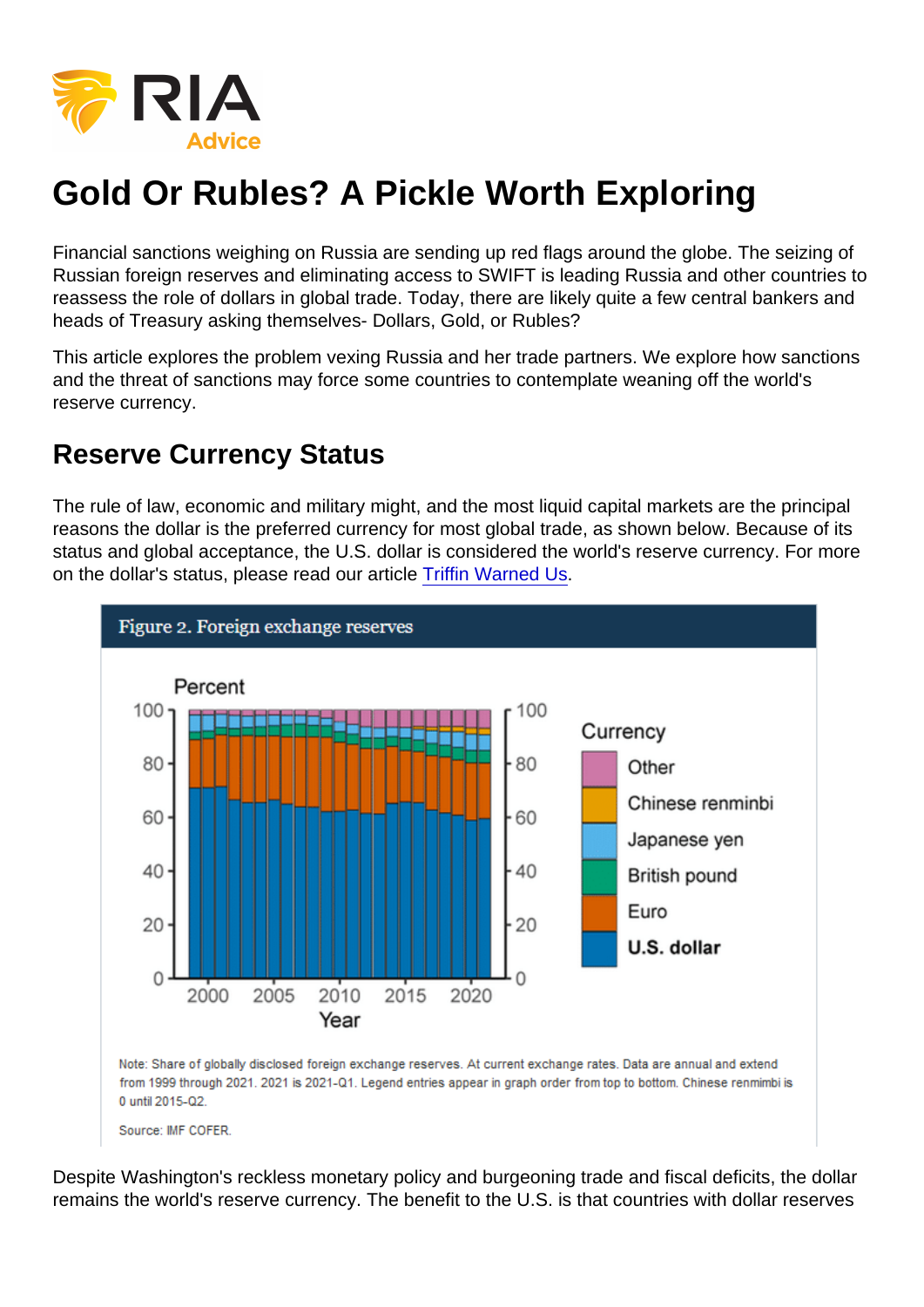must invest in U.S. Treasury securities regardless of yields. As a result, about a third of U.S. Treasury bonds are held by foreign entities. Given the ability to run massive deficits and fund them easily, it should not be surprising that American politicians want to keep the dollar as the world's reserve currency.

Some media and investment analysts cite America's monetary and fiscal irresponsibility as reasons for the dollar's death. Yet, with each crisis, financial, health, or geopolitical, the dollar appreciates against almost all currencies. Like it or not, there are no better options. Even our enemies transact in dollars and hold U.S. Treasury bonds as reserves. That may be slowly ending as Russia, and other countries are exploring.

"We are addicted to our reserve currency privilege, which is in fact not a privilege but a curse." ? James Grant, Grant's Interest Rate Observer.

Regardless of your view of whether it's a curse or a privilege, politicians will fight to keep the reserve status and do everything, including war, to retain it. The "privilege" allows politicians to run unthinkable deficits and live above our means. It also keeps politicians and their parties in power. Anyone considering a speedy death of the dollar best brush up on political priorities .

#### Russia

One of the most biting sanctions against Russia is freezing her U.S. dollar reserves. Reserves are currency, bonds, bills, and other government securities held by a central bank.

Like freezing your banking account or stealing your wallet, the sanctions against Russia cripple their ability to conduct foreign trade.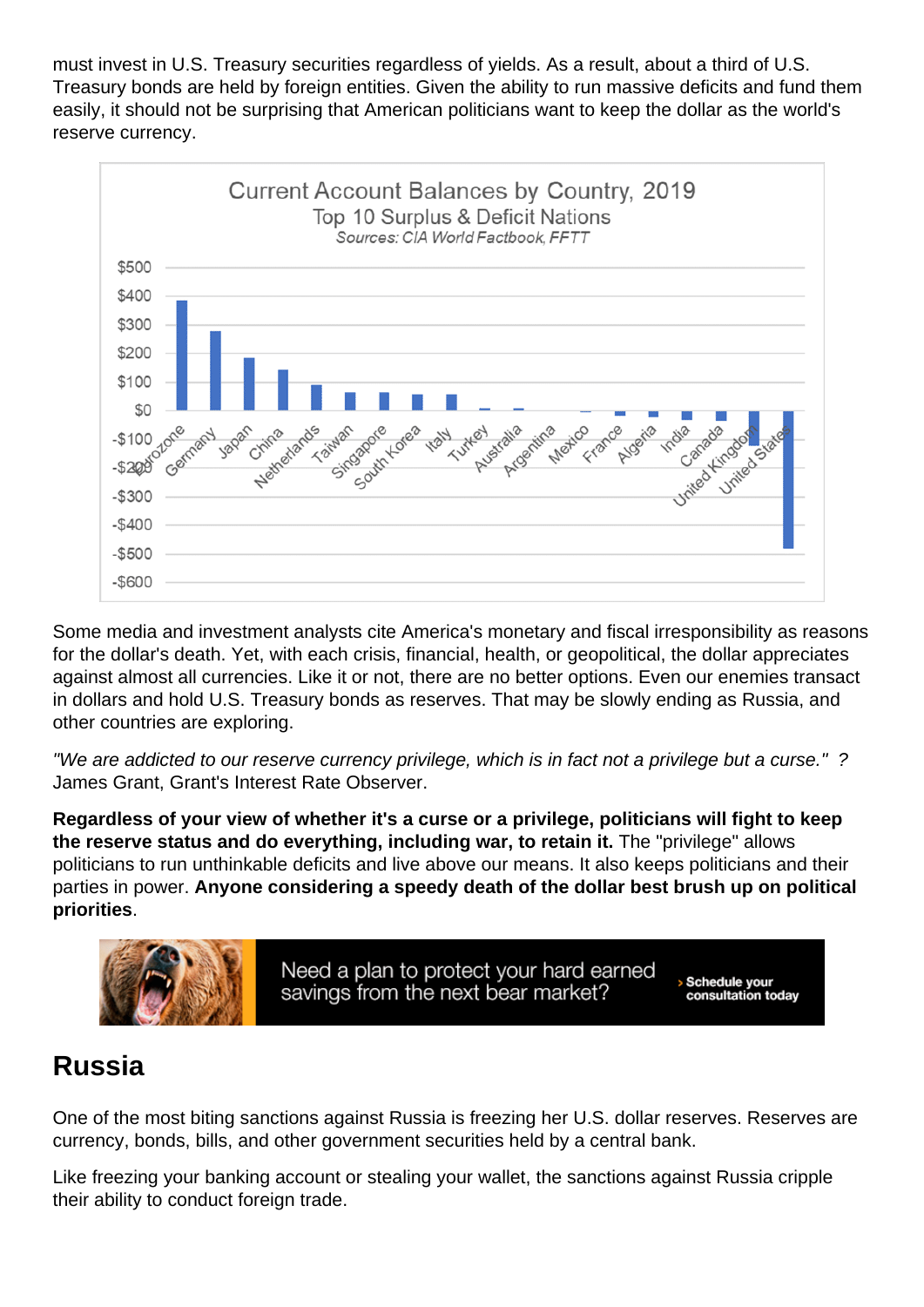Here is how President Putin thinks about the freezing of Russia's reserves:

"The illegitimate freezing of some of the currency reserves of the Bank of Russia marks the end of the reliability of so-called first-class assets. In fact, the U.S. and E.U. have defaulted on their obligations to Russian. Now everybody knows that financial reserves can be stolen

The U.S. and Europe took control of Russia's primary means of conducting trade. We can debate the pros and cons of the sanctions. Still, from an investment perspective, our time is best spent thinking about how Russia and other countries, enemies, and foes, might shield themselves from similar tactics in the future.

### What Is Russia Doing?

Russia is a major exporter of agriculture, energy, and metals. They are heavily reliant on imports like computers, machinery, vehicles, and pharmaceuticals.

Russia has a colossal trade problem on its hands. In addition to many countries boycotting trade with them, their foes are likely not willing to accept rubles as payment for goods.

Why? For starters, there is no rule of law in Russia. Add to that a flawed and corrupt banking system and illiquid securities markets. Further, Russia most recently defaulted on its debt in 1998 and could easily do so again.

As if that weren't enough to dissuade you from holding rubles, the ruble's value, as shown below, is highly volatile. Maintaining purchasing power is a vital trait of a dependable currency.

Countries, such as India, are not able or willing to uphold sanctions and must have Russian imports. Despite sanctions, global trade between India and Russia will not end. Instead, countries like India are seeking a "workaround."

Russia recently demanded that "unfriendly countries" pay for natural gas in rubles. Before the conflict, about 97% of Russian energy giant Gazprom's foreign sales were in dollars and euros. Now it appears gold and rubles will play a role.

## Can Gold Replace Dollars and Rubles?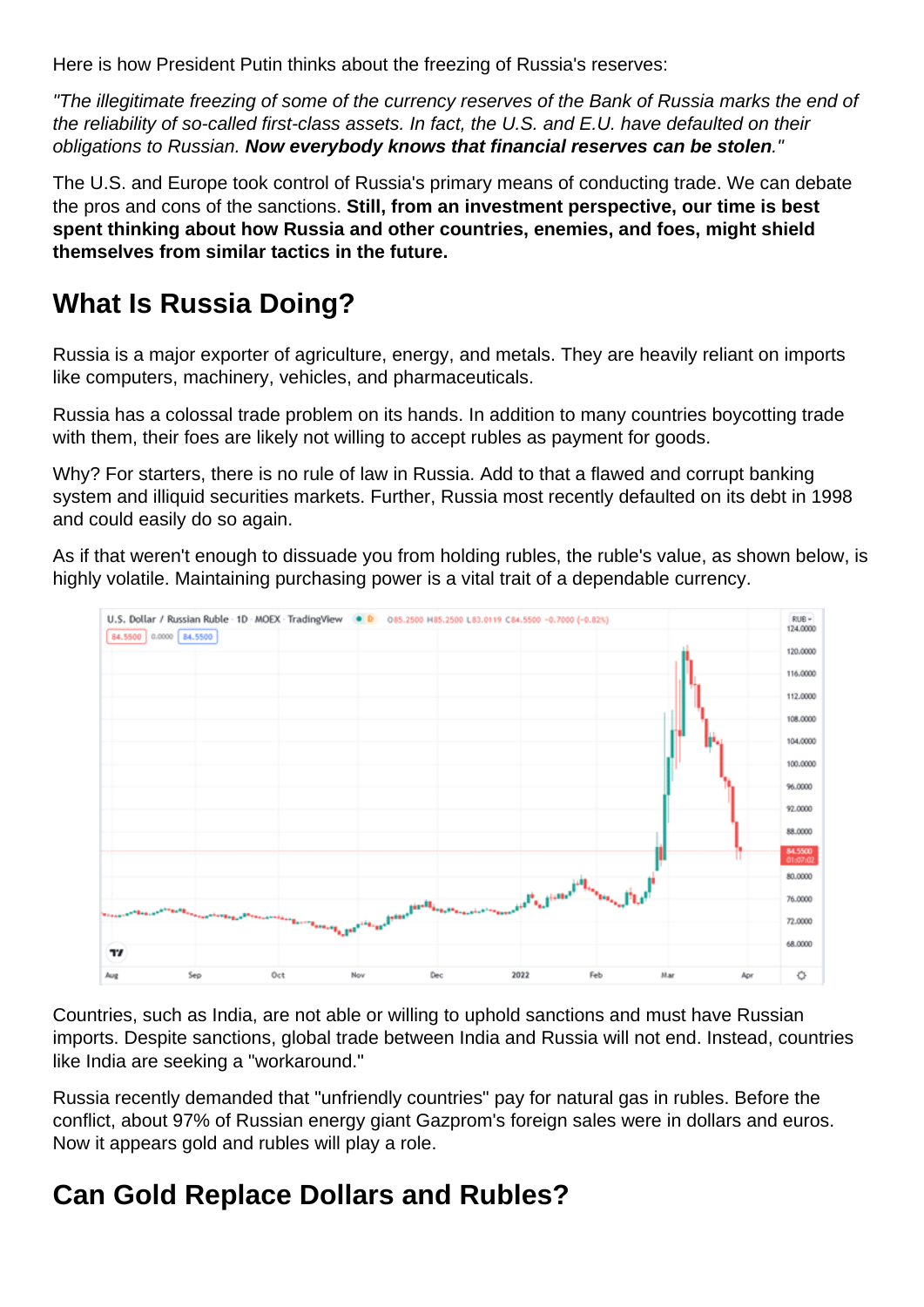Given that trade with Russia will not cease despite sanctions let's consider how transactions might occur.

Most often, global trade transaction payments occur over money wires. They are the fastest and most secure way of transacting. Having lost access to SWIFT and not able to access its dollar reserves, Russia is seeking alternative payment methods. (SWIFT is a network of banks and financial institutions sending and receiving electronic funds transfers.)

Russia would like to pay for foreign goods with rubles and receive gold or rubles for their goods. However, we doubt their trade counterparts have a desire to accept rubles for the reasons we note. Given that using dollars and euros is now exceedingly difficult, and no one wants rubles, the only feasible currency alternative is gold.

Gold, however, presents a different set of headaches due to the transportation and storage requirements to keep it safe.

That said, gold can be held as a reserve currency and converted to any currency the seller of goods prefers. For example, if Pakistan wants Russian goods, they can convert their rupees to gold and gold to rubles to complete the transaction.

Russia and other countries can retain their gold within their respective borders and not fall prey to seizure as is occurring with its dollars.

While currencies are now longer fully backed by gold, many countries hold substantial gold stocks. The graph below, with data from the World Gold Council, shows the top ten central bank holdings of gold.

Gold, Rubles, or Bitcoin?